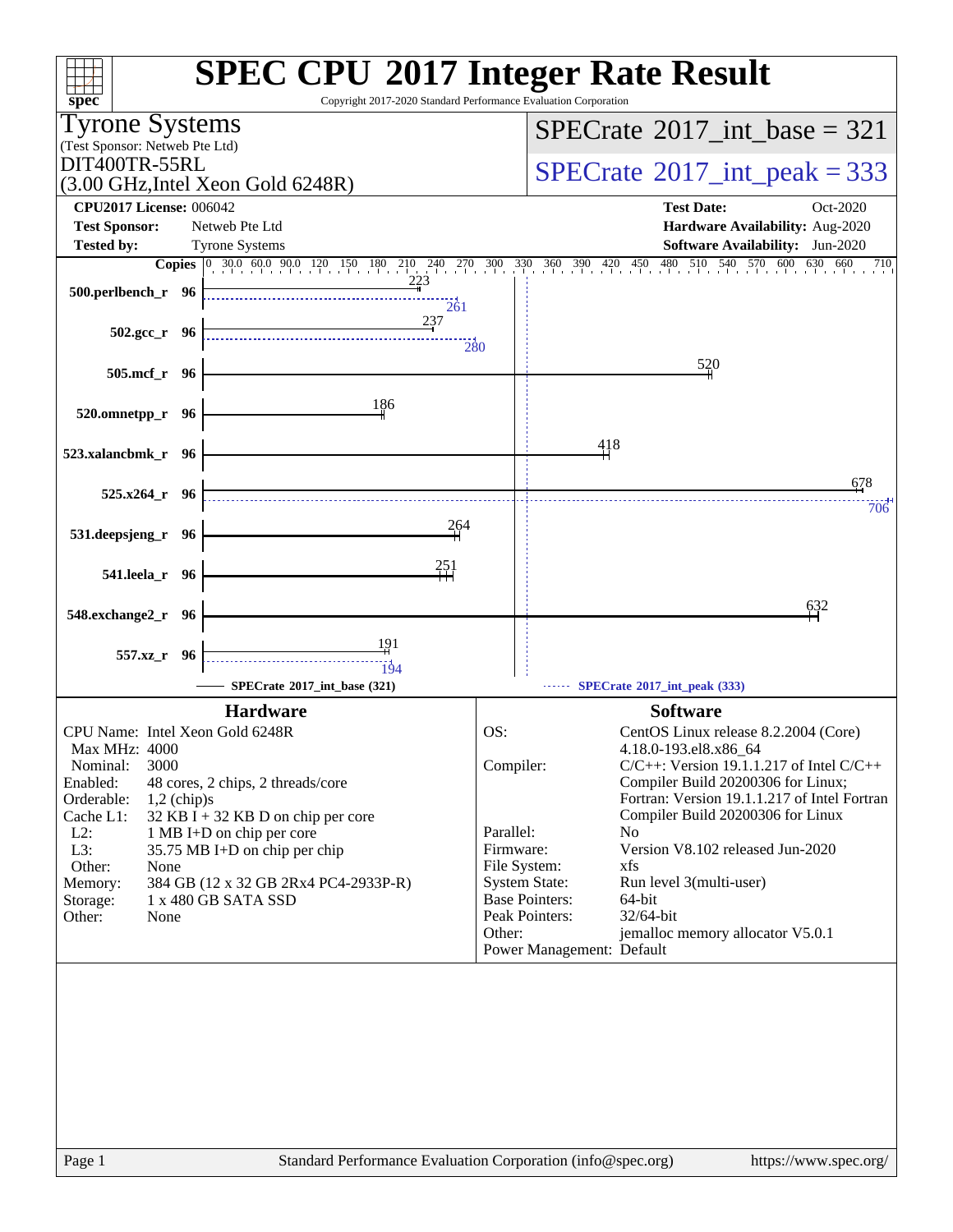Copyright 2017-2020 Standard Performance Evaluation Corporation

### Tyrone Systems

**[spec](http://www.spec.org/)**

(Test Sponsor: Netweb Pte Ltd)

(3.00 GHz,Intel Xeon Gold 6248R)

## $SPECTate$ <sup>®</sup>[2017\\_int\\_base =](http://www.spec.org/auto/cpu2017/Docs/result-fields.html#SPECrate2017intbase) 321

### $\text{DIT400TR-55RL}$ <br>(3.00 GHz Intel Xeon Gold 6248R)  $\text{SPECrate}$  $\text{SPECrate}$  $\text{SPECrate}$ <sup>®</sup>[2017\\_int\\_peak = 3](http://www.spec.org/auto/cpu2017/Docs/result-fields.html#SPECrate2017intpeak)33

**[CPU2017 License:](http://www.spec.org/auto/cpu2017/Docs/result-fields.html#CPU2017License)** 006042 **[Test Date:](http://www.spec.org/auto/cpu2017/Docs/result-fields.html#TestDate)** Oct-2020 **[Test Sponsor:](http://www.spec.org/auto/cpu2017/Docs/result-fields.html#TestSponsor)** Netweb Pte Ltd **[Hardware Availability:](http://www.spec.org/auto/cpu2017/Docs/result-fields.html#HardwareAvailability)** Aug-2020 **[Tested by:](http://www.spec.org/auto/cpu2017/Docs/result-fields.html#Testedby)** Tyrone Systems **[Software Availability:](http://www.spec.org/auto/cpu2017/Docs/result-fields.html#SoftwareAvailability)** Jun-2020

#### **[Results Table](http://www.spec.org/auto/cpu2017/Docs/result-fields.html#ResultsTable)**

| <b>Base</b>                                                            |               |                |       |                |            |                | <b>Peak</b> |               |                |              |                |              |                |              |
|------------------------------------------------------------------------|---------------|----------------|-------|----------------|------------|----------------|-------------|---------------|----------------|--------------|----------------|--------------|----------------|--------------|
| <b>Benchmark</b>                                                       | <b>Copies</b> | <b>Seconds</b> | Ratio | <b>Seconds</b> | Ratio      | <b>Seconds</b> | Ratio       | <b>Copies</b> | <b>Seconds</b> | <b>Ratio</b> | <b>Seconds</b> | <b>Ratio</b> | <b>Seconds</b> | <b>Ratio</b> |
| $500.$ perlbench_r                                                     | 96            | 685            | 223   | 691            | 221        | 686            | 223         | 96            | 584            | 262          | 585            | 261          | 585            | <u>261</u>   |
| $502.\text{gcc}_{r}$                                                   | 96            | 573            | 237   | 574            | 237        | 575            | 236         | 96            | 486            | 280          | 485            | 280          | 485            | 280          |
| $505$ .mcf r                                                           | 96            | 298            | 520   | 296            | 524        | 298            | 520         | 96            | 298            | 520          | 296            | 524          | 298            | 520          |
| 520.omnetpp_r                                                          | 96            | 678            | 186   | 687            | 183        | 676            | 186         | 96            | 678            | 186          | 687            | 183          | 676            | 186          |
| 523.xalancbmk r                                                        | 96            | 246            | 412   | 243            | 418        | 242            | 418         | 96            | 246            | 412          | 243            | 418          | 242            | 418          |
| 525.x264 r                                                             | 96            | 250            | 672   | 248            | 678        | 247            | 680         | 96            | 239            | 705          | 238            | 706          | 237            | 709          |
| 531.deepsjeng_r                                                        | 96            | 424            | 259   | 417            | 264        | 417            | 264         | 96            | 424            | 259          | 417            | 264          | 417            | 264          |
| 541.leela r                                                            | 96            | 653            | 243   | 634            | 251        | 619            | 257         | 96            | 653            | 243          | 634            | 251          | 619            | 257          |
| 548.exchange2_r                                                        | 96            | 403            | 624   | 398            | 632        | 397            | 634         | 96            | 403            | 624          | 398            | 632          | 397            | 634          |
| 557.xz r                                                               | 96            | 554            | 187   | 543            | <u>191</u> | 543            | 191         | 96            | 534            | 194          | 534            | 194          | 535            | 194          |
| $SPECrate^*2017\_int\_base =$                                          |               |                | 321   |                |            |                |             |               |                |              |                |              |                |              |
| $CDDC_{1}$ (1.00017 ) $\sim$ $\sim$ $\sim$ $\sim$ $\sim$ $\sim$ $\sim$ |               |                | 222   |                |            |                |             |               |                |              |                |              |                |              |

**[SPECrate](http://www.spec.org/auto/cpu2017/Docs/result-fields.html#SPECrate2017intpeak)[2017\\_int\\_peak =](http://www.spec.org/auto/cpu2017/Docs/result-fields.html#SPECrate2017intpeak) 333**

Results appear in the [order in which they were run](http://www.spec.org/auto/cpu2017/Docs/result-fields.html#RunOrder). Bold underlined text [indicates a median measurement](http://www.spec.org/auto/cpu2017/Docs/result-fields.html#Median).

### **[Compiler Notes](http://www.spec.org/auto/cpu2017/Docs/result-fields.html#CompilerNotes)**

The inconsistent Compiler version information under Compiler Version section is due to a discrepancy in Intel Compiler. The correct version of C/C++ compiler is: Version 19.1.1.217 Build 20200306 Compiler for Linux The correct version of Fortran compiler is: Version 19.1.1.217 Build 20200306 Compiler for Linux

### **[Submit Notes](http://www.spec.org/auto/cpu2017/Docs/result-fields.html#SubmitNotes)**

 The numactl mechanism was used to bind copies to processors. The config file option 'submit' was used to generate numactl commands to bind each copy to a specific processor. For details, please see the config file.

### **[Operating System Notes](http://www.spec.org/auto/cpu2017/Docs/result-fields.html#OperatingSystemNotes)**

Stack size set to unlimited using "ulimit -s unlimited"

#### **[Environment Variables Notes](http://www.spec.org/auto/cpu2017/Docs/result-fields.html#EnvironmentVariablesNotes)**

```
Environment variables set by runcpu before the start of the run:
LD_LIBRARY_PATH =
      "/home/cpu2017/lib/intel64:/home/cpu2017/lib/ia32:/home/cpu2017/je5.0.1-
      32"
MALLOC_CONF = "retain:true"
```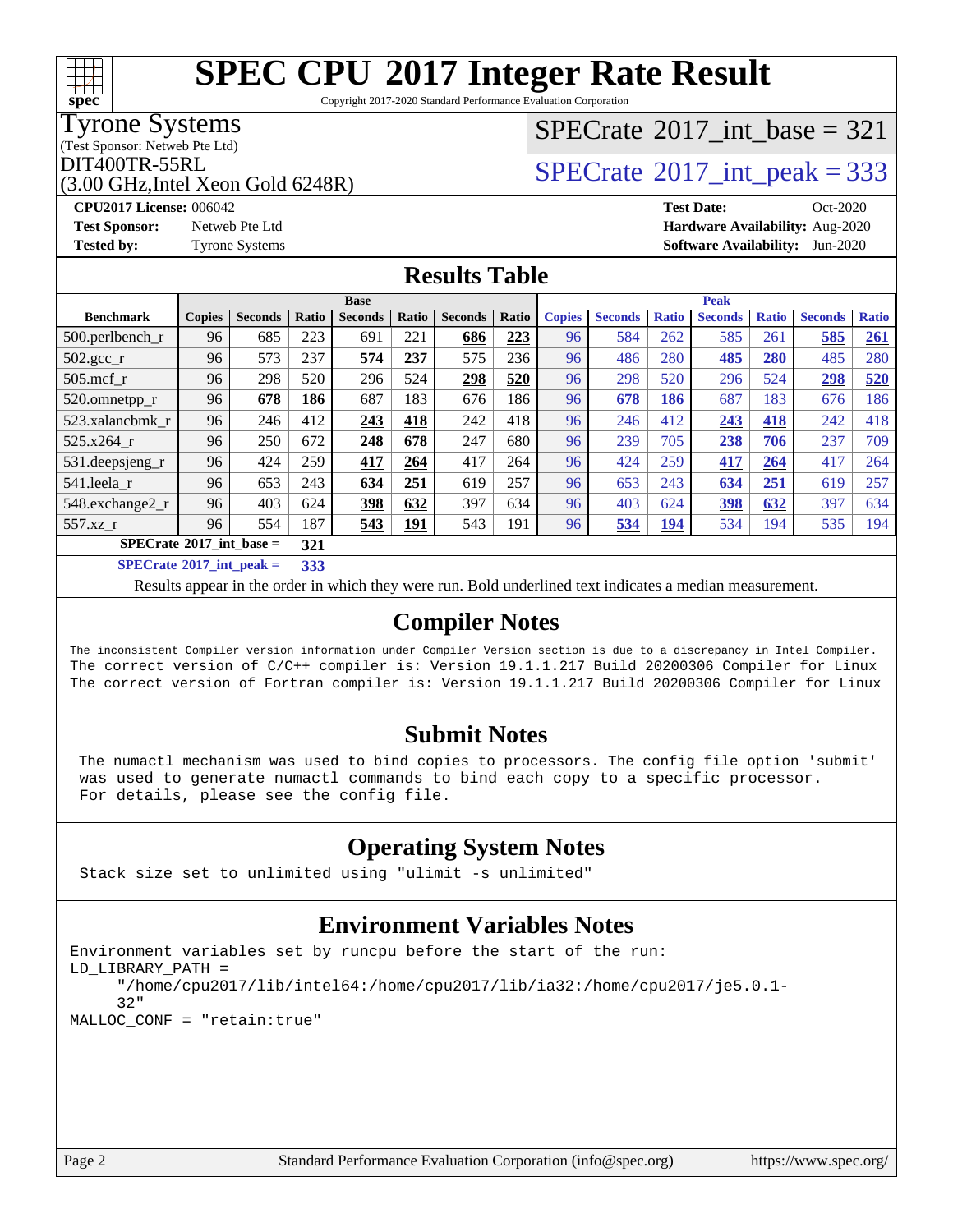#### Page 3 Standard Performance Evaluation Corporation [\(info@spec.org\)](mailto:info@spec.org) <https://www.spec.org/> **[spec](http://www.spec.org/) [SPEC CPU](http://www.spec.org/auto/cpu2017/Docs/result-fields.html#SPECCPU2017IntegerRateResult)[2017 Integer Rate Result](http://www.spec.org/auto/cpu2017/Docs/result-fields.html#SPECCPU2017IntegerRateResult)** Copyright 2017-2020 Standard Performance Evaluation Corporation (Test Sponsor: Netweb Pte Ltd) Tyrone Systems (3.00 GHz,Intel Xeon Gold 6248R)  $DIT400TR-55RL$ <br>(3.00 GHz Intel Year Gold 6248P)  $SPECTate$ <sup>®</sup>[2017\\_int\\_peak = 3](http://www.spec.org/auto/cpu2017/Docs/result-fields.html#SPECrate2017intpeak)33  $SPECTate$ <sup>®</sup>[2017\\_int\\_base =](http://www.spec.org/auto/cpu2017/Docs/result-fields.html#SPECrate2017intbase) 321 **[CPU2017 License:](http://www.spec.org/auto/cpu2017/Docs/result-fields.html#CPU2017License)** 006042 **[Test Date:](http://www.spec.org/auto/cpu2017/Docs/result-fields.html#TestDate)** Oct-2020 **[Test Sponsor:](http://www.spec.org/auto/cpu2017/Docs/result-fields.html#TestSponsor)** Netweb Pte Ltd **[Hardware Availability:](http://www.spec.org/auto/cpu2017/Docs/result-fields.html#HardwareAvailability)** Aug-2020 **[Tested by:](http://www.spec.org/auto/cpu2017/Docs/result-fields.html#Testedby)** Tyrone Systems **[Software Availability:](http://www.spec.org/auto/cpu2017/Docs/result-fields.html#SoftwareAvailability)** Jun-2020 **[General Notes](http://www.spec.org/auto/cpu2017/Docs/result-fields.html#GeneralNotes)** Binaries compiled on a system with 2x Intel Xeon 4214R CPU + 384 GB RAM memory using Centos 8.2 x86\_64 Transparent Huge Pages enabled by default Prior to runcpu invocation Filesystem page cache synced and cleared with: sync; echo 3> /proc/sys/vm/drop\_caches runcpu command invoked through numactl i.e.: numactl --interleave=all runcpu <etc> NA: The test sponsor attests, as of date of publication, that CVE-2017-5754 (Meltdown) is mitigated in the system as tested and documented. Yes: The test sponsor attests, as of date of publication, that CVE-2017-5753 (Spectre variant 1) is mitigated in the system as tested and documented. Yes: The test sponsor attests, as of date of publication, that CVE-2017-5715 (Spectre variant 2) is mitigated in the system as tested and documented. jemalloc, a general purpose malloc implementation built with the RedHat Enterprise 7.5, and the system compiler gcc 4.8.5 sources available from jemalloc.net or<https://github.com/jemalloc/jemalloc/releases> **[Platform Notes](http://www.spec.org/auto/cpu2017/Docs/result-fields.html#PlatformNotes)** Sysinfo program /home/cpu2017/bin/sysinfo Rev: r6365 of 2019-08-21 295195f888a3d7edb1e6e46a485a0011 running on localhost.localdomain Sat Oct 10 12:10:31 2020 SUT (System Under Test) info as seen by some common utilities. For more information on this section, see <https://www.spec.org/cpu2017/Docs/config.html#sysinfo> From /proc/cpuinfo model name : Intel(R) Xeon(R) Gold 6248R CPU @ 3.00GHz 2 "physical id"s (chips) 96 "processors" cores, siblings (Caution: counting these is hw and system dependent. The following excerpts from /proc/cpuinfo might not be reliable. Use with caution.) cpu cores : 24 siblings : 48 physical 0: cores 0 1 2 3 4 5 6 9 10 11 12 13 16 17 18 19 20 21 24 25 26 27 28 29 physical 1: cores 0 1 2 3 4 5 6 8 9 10 11 12 13 16 17 18 19 20 21 25 26 27 28 29 From lscpu: Architecture: x86\_64 CPU op-mode(s): 32-bit, 64-bit Byte Order: Little Endian CPU(s): 96 On-line CPU(s) list: 0-95 **(Continued on next page)**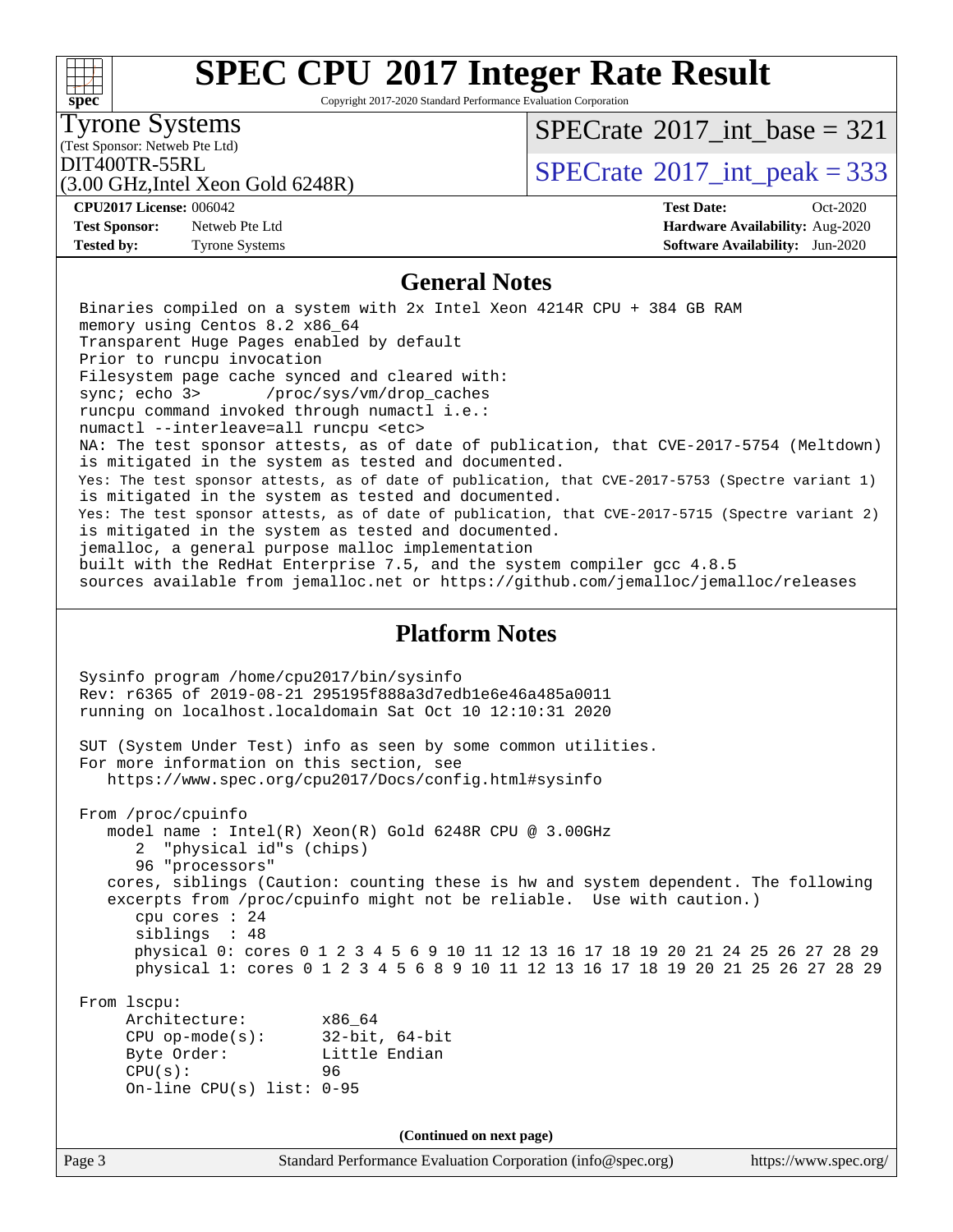# **[spec](http://www.spec.org/)**

## **[SPEC CPU](http://www.spec.org/auto/cpu2017/Docs/result-fields.html#SPECCPU2017IntegerRateResult)[2017 Integer Rate Result](http://www.spec.org/auto/cpu2017/Docs/result-fields.html#SPECCPU2017IntegerRateResult)**

Copyright 2017-2020 Standard Performance Evaluation Corporation

(Test Sponsor: Netweb Pte Ltd) Tyrone Systems

 $SPECTate$ <sup>®</sup>[2017\\_int\\_base =](http://www.spec.org/auto/cpu2017/Docs/result-fields.html#SPECrate2017intbase) 321

 $\text{DIT400TR-55RL}$ <br>(3.00 GHz Intel Xeon Gold 6248R) [SPECrate](http://www.spec.org/auto/cpu2017/Docs/result-fields.html#SPECrate2017intpeak)®[2017\\_int\\_peak = 3](http://www.spec.org/auto/cpu2017/Docs/result-fields.html#SPECrate2017intpeak)33

(3.00 GHz,Intel Xeon Gold 6248R)

**[Test Sponsor:](http://www.spec.org/auto/cpu2017/Docs/result-fields.html#TestSponsor)** Netweb Pte Ltd **[Hardware Availability:](http://www.spec.org/auto/cpu2017/Docs/result-fields.html#HardwareAvailability)** Aug-2020 **[Tested by:](http://www.spec.org/auto/cpu2017/Docs/result-fields.html#Testedby)** Tyrone Systems **[Software Availability:](http://www.spec.org/auto/cpu2017/Docs/result-fields.html#SoftwareAvailability)** Jun-2020

**[CPU2017 License:](http://www.spec.org/auto/cpu2017/Docs/result-fields.html#CPU2017License)** 006042 **[Test Date:](http://www.spec.org/auto/cpu2017/Docs/result-fields.html#TestDate)** Oct-2020

#### **[Platform Notes \(Continued\)](http://www.spec.org/auto/cpu2017/Docs/result-fields.html#PlatformNotes)**

| Thread(s) per core:               | 2                                                                                   |
|-----------------------------------|-------------------------------------------------------------------------------------|
| $Core(s)$ per socket:             | 24                                                                                  |
| Socket(s):                        | 2                                                                                   |
| NUMA $node(s):$                   | 2                                                                                   |
| Vendor ID:                        | GenuineIntel                                                                        |
| $CPU$ family:                     | 6                                                                                   |
| Model:                            | 85                                                                                  |
| Model name:                       | $Intel(R) Xeon(R) Gold 6248R CPU @ 3.00GHz$                                         |
| Stepping:                         | 7                                                                                   |
| CPU MHz:                          | 1674.287                                                                            |
| $CPU$ max $MHz$ :                 | 4000.0000                                                                           |
| CPU min MHz:                      | 1200.0000                                                                           |
| BogoMIPS:                         | 6000.00                                                                             |
| Virtualization:                   | $VT - x$                                                                            |
| L1d cache:                        | 32K                                                                                 |
| Lli cache:                        | 32K                                                                                 |
| $L2$ cache:                       | 1024K                                                                               |
| $L3$ cache:                       | 36608K                                                                              |
| NUMA node0 $CPU(s): 0-23, 48-71$  |                                                                                     |
| NUMA nodel $CPU(s): 24-47, 72-95$ |                                                                                     |
| Flaqs:                            | fpu vme de pse tsc msr pae mce cx8 apic sep mtrr pqe mca cmov                       |
|                                   | pat pse36 clflush dts acpi mmx fxsr sse sse2 ss ht tm pbe syscall nx pdpelgb rdtscp |
|                                   | Im constant tsc art arch perfmon pebs bts rep good nopl xtopology nonstop tsc cpuid |
|                                   | aperfmperf pni pclmulgdg dtes64 monitor ds_cpl vmx smx est tm2 ssse3 sdbg fma cx16  |
|                                   | xtpr pdcm pcid dca sse4 1 sse4 2 x2apic movbe popcnt tsc deadline timer aes xsave   |

 avx f16c rdrand lahf\_lm abm 3dnowprefetch cpuid\_fault epb cat\_l3 cdp\_l3 invpcid\_single intel\_ppin ssbd mba ibrs ibpb stibp ibrs\_enhanced tpr\_shadow vnmi flexpriority ept vpid fsgsbase tsc\_adjust bmi1 hle avx2 smep bmi2 erms invpcid rtm cqm mpx rdt\_a avx512f avx512dq rdseed adx smap clflushopt clwb intel\_pt avx512cd avx512bw avx512vl xsaveopt xsavec xgetbv1 xsaves cqm\_llc cqm\_occup\_llc cqm\_mbm\_total cqm\_mbm\_local dtherm ida arat pln pts hwp hwp\_act\_window hwp\_epp hwp\_pkg\_req pku ospke avx512\_vnni md\_clear flush\_l1d arch\_capabilities

 /proc/cpuinfo cache data cache size : 36608 KB

 From numactl --hardware WARNING: a numactl 'node' might or might not correspond to a physical chip. available: 2 nodes (0-1) node 0 cpus: 0 1 2 3 4 5 6 7 8 9 10 11 12 13 14 15 16 17 18 19 20 21 22 23 48 49 50 51 52 53 54 55 56 57 58 59 60 61 62 63 64 65 66 67 68 69 70 71 node 0 size: 192073 MB node 0 free: 191722 MB node 1 cpus: 24 25 26 27 28 29 30 31 32 33 34 35 36 37 38 39 40 41 42 43 44 45 46 47 72 73 74 75 76 77 78 79 80 81 82 83 84 85 86 87 88 89 90 91 92 93 94 95 node 1 size: 193525 MB node 1 free: 192516 MB

**(Continued on next page)**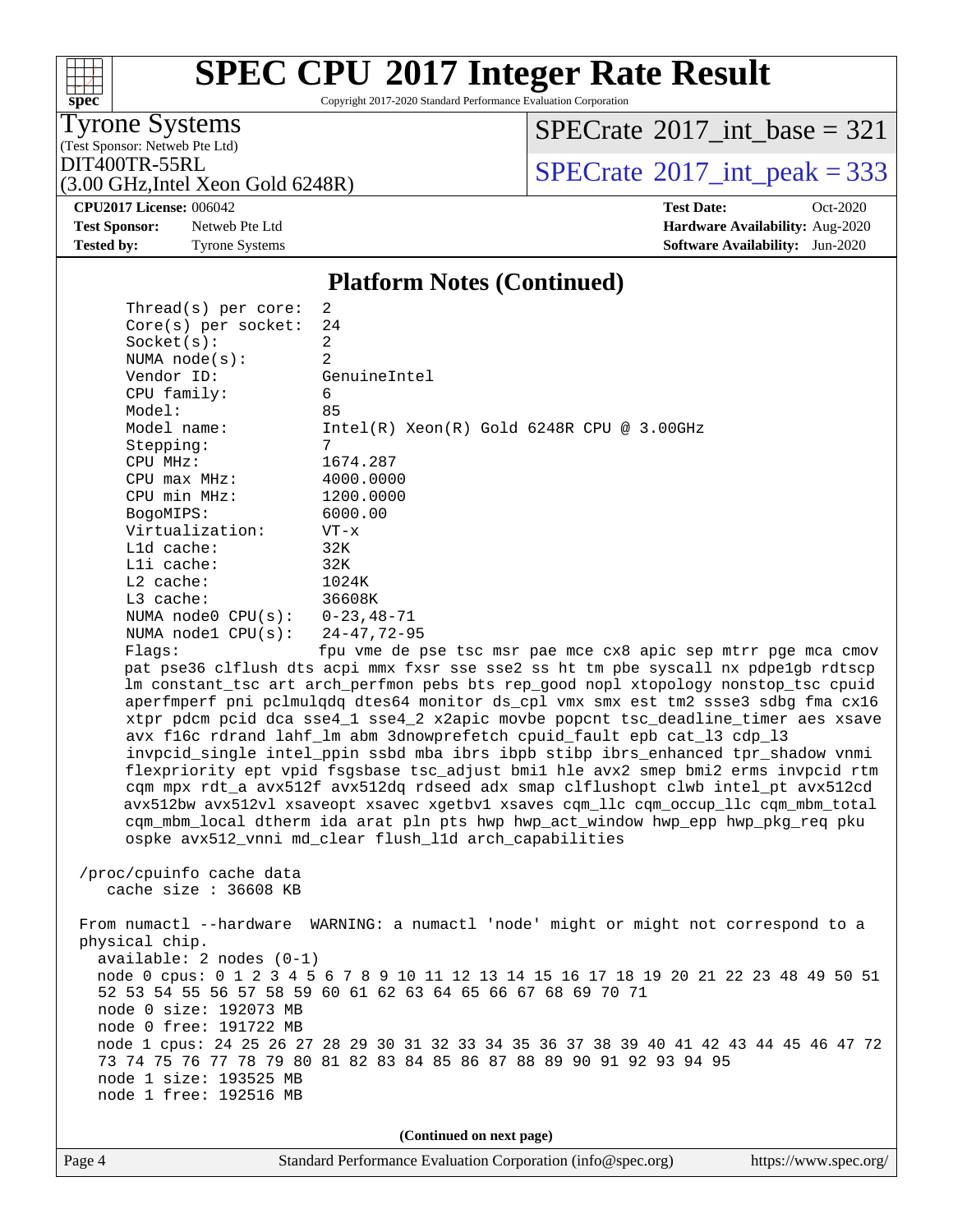#### **[spec](http://www.spec.org/) [SPEC CPU](http://www.spec.org/auto/cpu2017/Docs/result-fields.html#SPECCPU2017IntegerRateResult)[2017 Integer Rate Result](http://www.spec.org/auto/cpu2017/Docs/result-fields.html#SPECCPU2017IntegerRateResult)** Copyright 2017-2020 Standard Performance Evaluation Corporation (Test Sponsor: Netweb Pte Ltd) Tyrone Systems (3.00 GHz,Intel Xeon Gold 6248R) DIT400TR-55RL<br>(3.00 GHz Intel Year Gold 6248P) [SPECrate](http://www.spec.org/auto/cpu2017/Docs/result-fields.html#SPECrate2017intpeak)®[2017\\_int\\_peak = 3](http://www.spec.org/auto/cpu2017/Docs/result-fields.html#SPECrate2017intpeak)33  $SPECTate$ <sup>®</sup>[2017\\_int\\_base =](http://www.spec.org/auto/cpu2017/Docs/result-fields.html#SPECrate2017intbase) 321 **[CPU2017 License:](http://www.spec.org/auto/cpu2017/Docs/result-fields.html#CPU2017License)** 006042 **[Test Date:](http://www.spec.org/auto/cpu2017/Docs/result-fields.html#TestDate)** Oct-2020 **[Test Sponsor:](http://www.spec.org/auto/cpu2017/Docs/result-fields.html#TestSponsor)** Netweb Pte Ltd **[Hardware Availability:](http://www.spec.org/auto/cpu2017/Docs/result-fields.html#HardwareAvailability)** Aug-2020 **[Tested by:](http://www.spec.org/auto/cpu2017/Docs/result-fields.html#Testedby)** Tyrone Systems **[Software Availability:](http://www.spec.org/auto/cpu2017/Docs/result-fields.html#SoftwareAvailability)** Jun-2020 **[Platform Notes \(Continued\)](http://www.spec.org/auto/cpu2017/Docs/result-fields.html#PlatformNotes)** node distances: node 0 1 0: 10 21 1: 21 10 From /proc/meminfo MemTotal: 394853020 kB HugePages\_Total: 0 Hugepagesize: 2048 kB From /etc/\*release\* /etc/\*version\* centos-release: CentOS Linux release 8.2.2004 (Core) centos-release-upstream: Derived from Red Hat Enterprise Linux 8.2 (Source) os-release: NAME="CentOS Linux" VERSION="8 (Core)" ID="centos" ID\_LIKE="rhel fedora" VERSION\_ID="8" PLATFORM\_ID="platform:el8" PRETTY\_NAME="CentOS Linux 8 (Core)" ANSI\_COLOR="0;31" redhat-release: CentOS Linux release 8.2.2004 (Core) system-release: CentOS Linux release 8.2.2004 (Core) system-release-cpe: cpe:/o:centos:centos:8 uname -a: Linux localhost.localdomain 4.18.0-193.el8.x86\_64 #1 SMP Fri May 8 10:59:10 UTC 2020 x86\_64 x86\_64 x86\_64 GNU/Linux Kernel self-reported vulnerability status: itlb\_multihit: KVM: Mitigation: Split huge pages CVE-2018-3620 (L1 Terminal Fault): Not affected Microarchitectural Data Sampling: Not affected CVE-2017-5754 (Meltdown): Not affected CVE-2018-3639 (Speculative Store Bypass): Mitigation: Speculative Store Bypass disabled via prctl and seccomp CVE-2017-5753 (Spectre variant 1): Mitigation: usercopy/swapgs barriers and \_\_user pointer sanitization CVE-2017-5715 (Spectre variant 2): Mitigation: Enhanced IBRS, IBPB: conditional, RSB filling tsx\_async\_abort: Mitigation: Clear CPU buffers; SMT vulnerable run-level 3 Oct 10 12:05 SPEC is set to: /home/cpu2017 **(Continued on next page)**

Page 5 Standard Performance Evaluation Corporation [\(info@spec.org\)](mailto:info@spec.org) <https://www.spec.org/>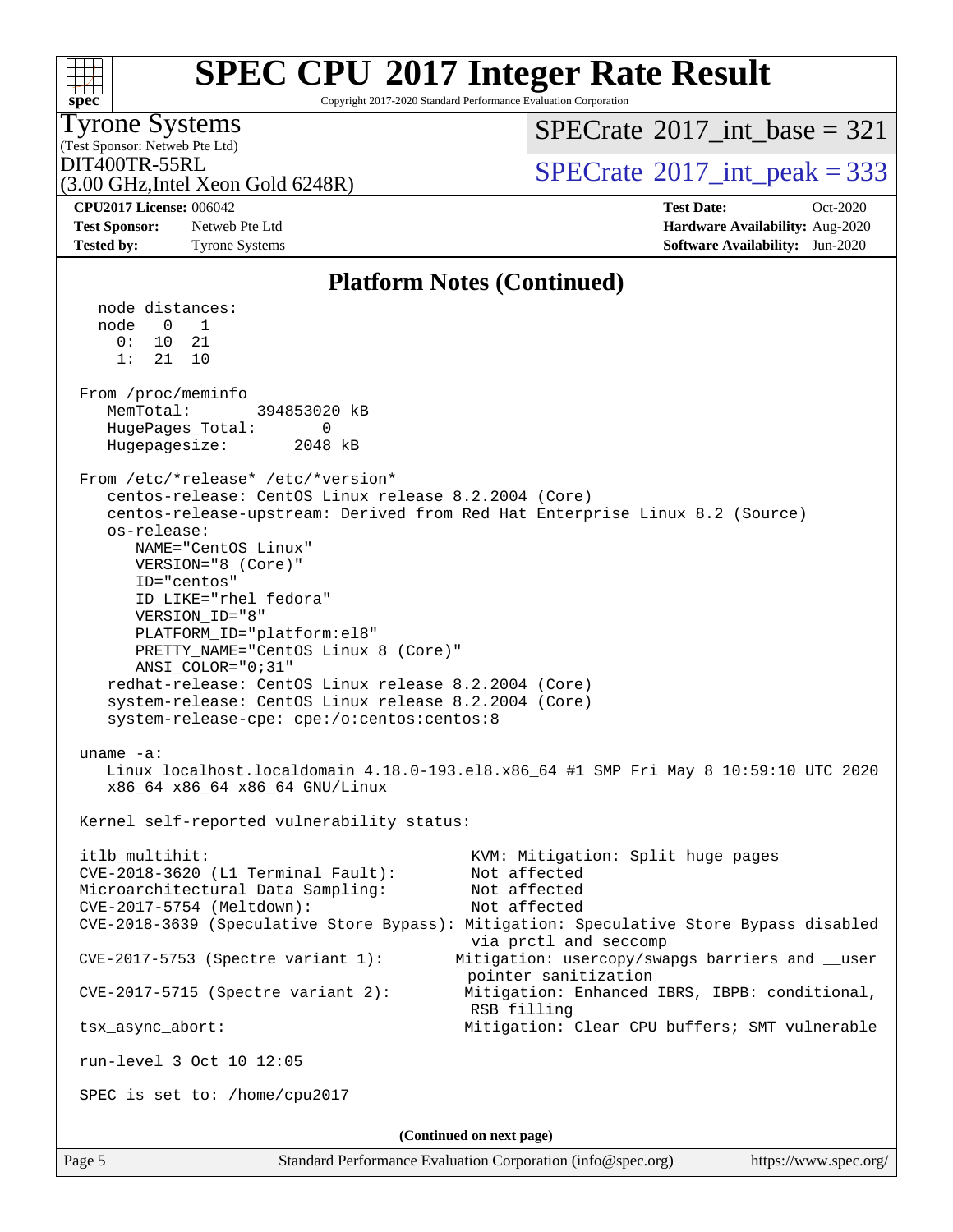Copyright 2017-2020 Standard Performance Evaluation Corporation

(Test Sponsor: Netweb Pte Ltd) Tyrone Systems

**[spec](http://www.spec.org/)**

 $SPECTate$ <sup>®</sup>[2017\\_int\\_base =](http://www.spec.org/auto/cpu2017/Docs/result-fields.html#SPECrate2017intbase) 321

(3.00 GHz,Intel Xeon Gold 6248R)

 $\text{DIT400TR-55RL}$ <br>(3.00 GHz Intel Xeon Gold 6248R) [SPECrate](http://www.spec.org/auto/cpu2017/Docs/result-fields.html#SPECrate2017intpeak)®[2017\\_int\\_peak = 3](http://www.spec.org/auto/cpu2017/Docs/result-fields.html#SPECrate2017intpeak)33

**[Test Sponsor:](http://www.spec.org/auto/cpu2017/Docs/result-fields.html#TestSponsor)** Netweb Pte Ltd **[Hardware Availability:](http://www.spec.org/auto/cpu2017/Docs/result-fields.html#HardwareAvailability)** Aug-2020

**[CPU2017 License:](http://www.spec.org/auto/cpu2017/Docs/result-fields.html#CPU2017License)** 006042 **[Test Date:](http://www.spec.org/auto/cpu2017/Docs/result-fields.html#TestDate)** Oct-2020 **[Tested by:](http://www.spec.org/auto/cpu2017/Docs/result-fields.html#Testedby)** Tyrone Systems **[Software Availability:](http://www.spec.org/auto/cpu2017/Docs/result-fields.html#SoftwareAvailability)** Jun-2020

#### **[Platform Notes \(Continued\)](http://www.spec.org/auto/cpu2017/Docs/result-fields.html#PlatformNotes)**

 Filesystem Type Size Used Avail Use% Mounted on /dev/mapper/cl-home xfs 392G 5.7G 386G 2% /home

 From /sys/devices/virtual/dmi/id BIOS: American Megatrends Inc. V8.102 06/09/2020 Vendor: Tyrone Systems Product: TP12XH-L2I Product Family: empty Serial: empty

 Additional information from dmidecode follows. WARNING: Use caution when you interpret this section. The 'dmidecode' program reads system data which is "intended to allow hardware to be accurately determined", but the intent may not be met, as there are frequent changes to hardware, firmware, and the "DMTF SMBIOS" standard. Memory:

12x Samsung M393A4K40CB2-CVF 32 GB 2 rank 2933

(End of data from sysinfo program)

#### **[Compiler Version Notes](http://www.spec.org/auto/cpu2017/Docs/result-fields.html#CompilerVersionNotes)**

| $502.\text{qcc r (peak)}$<br>C                                                                                |  |
|---------------------------------------------------------------------------------------------------------------|--|
| Intel(R) C Compiler for applications running on IA-32, Version 2021.1 NextGen<br>Build 20200304               |  |
| Copyright (C) 1985-2020 Intel Corporation. All rights reserved.                                               |  |
|                                                                                                               |  |
| 500.perlbench_r(base) 502.gcc_r(base) 505.mcf_r(base, peak)<br>C<br>$525.x264_r(base, peak) 557.xz_r(base)$   |  |
| Intel(R) C Compiler for applications running on Intel(R) $64$ , Version 2021.1<br>NextGen Build 20200304      |  |
| Copyright (C) 1985-2020 Intel Corporation. All rights reserved.                                               |  |
| 500.perlbench $r(\text{peak})$ 557.xz $r(\text{peak})$<br>C                                                   |  |
| Intel(R) C Intel(R) 64 Compiler for applications running on Intel(R) 64,<br>Version 19.1.1.217 Build 20200306 |  |
|                                                                                                               |  |

**(Continued on next page)**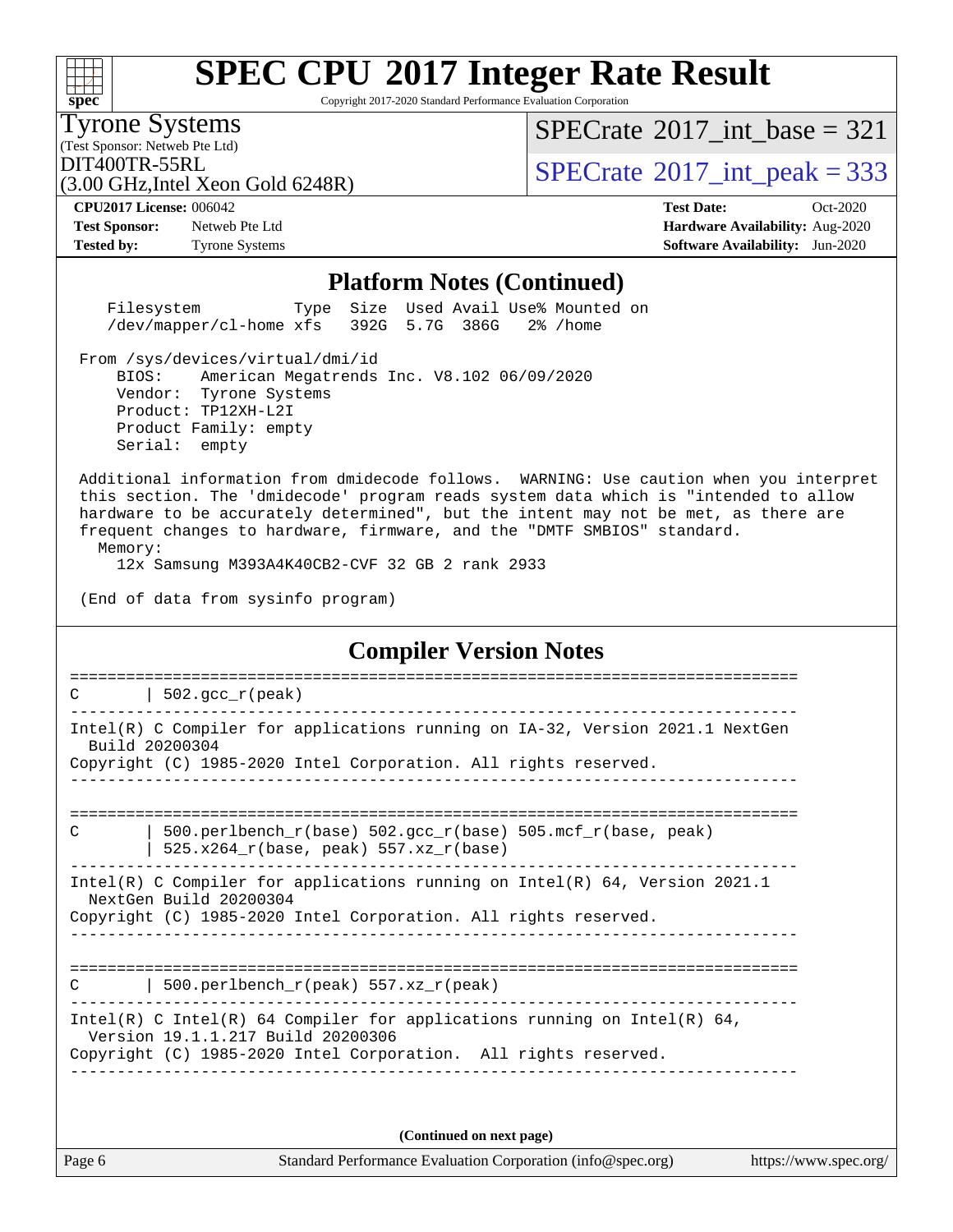| S. | П | e | L. |  |
|----|---|---|----|--|

Copyright 2017-2020 Standard Performance Evaluation Corporation

(Test Sponsor: Netweb Pte Ltd) Tyrone Systems

 $SPECTate$ <sup>®</sup>[2017\\_int\\_base =](http://www.spec.org/auto/cpu2017/Docs/result-fields.html#SPECrate2017intbase) 321

(3.00 GHz,Intel Xeon Gold 6248R)

 $\text{DIT400TR-55RL}$ <br>(3.00 GHz Intel Xeon Gold 6248R)  $\text{SPECrate}^{\circ}2017\_int\_peak = 333$  $\text{SPECrate}^{\circ}2017\_int\_peak = 333$  $\text{SPECrate}^{\circ}2017\_int\_peak = 333$ 

**[Test Sponsor:](http://www.spec.org/auto/cpu2017/Docs/result-fields.html#TestSponsor)** Netweb Pte Ltd **[Hardware Availability:](http://www.spec.org/auto/cpu2017/Docs/result-fields.html#HardwareAvailability)** Aug-2020

**[CPU2017 License:](http://www.spec.org/auto/cpu2017/Docs/result-fields.html#CPU2017License)** 006042 **[Test Date:](http://www.spec.org/auto/cpu2017/Docs/result-fields.html#TestDate)** Oct-2020 **[Tested by:](http://www.spec.org/auto/cpu2017/Docs/result-fields.html#Testedby)** Tyrone Systems **[Software Availability:](http://www.spec.org/auto/cpu2017/Docs/result-fields.html#SoftwareAvailability)** Jun-2020

#### **[Compiler Version Notes \(Continued\)](http://www.spec.org/auto/cpu2017/Docs/result-fields.html#CompilerVersionNotes)**

| C              | $\vert$ 502.gcc_r(peak)                                                                                                                                                                                           |                       |
|----------------|-------------------------------------------------------------------------------------------------------------------------------------------------------------------------------------------------------------------|-----------------------|
|                | Intel(R) C Compiler for applications running on IA-32, Version 2021.1 NextGen<br>Build 20200304                                                                                                                   |                       |
|                | Copyright (C) 1985-2020 Intel Corporation. All rights reserved.                                                                                                                                                   |                       |
| C              | 500.perlbench_r(base) 502.gcc_r(base) 505.mcf_r(base, peak)<br>$525.x264_r(base, peak) 557.xz_r(base)$                                                                                                            |                       |
|                | Intel(R) C Compiler for applications running on $Intel(R) 64$ , Version 2021.1<br>NextGen Build 20200304<br>Copyright (C) 1985-2020 Intel Corporation. All rights reserved.<br>------------------------------     |                       |
| С              | 500.perlbench_r(peak) 557.xz_r(peak)                                                                                                                                                                              |                       |
|                | Intel(R) C Intel(R) 64 Compiler for applications running on Intel(R) 64,<br>Version 19.1.1.217 Build 20200306<br>Copyright (C) 1985-2020 Intel Corporation. All rights reserved.<br>_____________________________ |                       |
|                | $C$   502.gcc_r(peak)                                                                                                                                                                                             |                       |
| Build 20200304 | Intel(R) C Compiler for applications running on IA-32, Version 2021.1 NextGen<br>Copyright (C) 1985-2020 Intel Corporation. All rights reserved.                                                                  |                       |
| C              | 500.perlbench_r(base) 502.gcc_r(base) 505.mcf_r(base, peak)<br>$525.x264_r(base, peak) 557.xz_r(base)$                                                                                                            |                       |
|                | Intel(R) C Compiler for applications running on $Intel(R) 64$ , Version 2021.1<br>NextGen Build 20200304<br>Copyright (C) 1985-2020 Intel Corporation. All rights reserved.                                       |                       |
| C              | -------------------------------<br>500.perlbench_r(peak) 557.xz_r(peak)                                                                                                                                           |                       |
|                | Intel(R) C Intel(R) 64 Compiler for applications running on Intel(R) 64,<br>Version 19.1.1.217 Build 20200306                                                                                                     |                       |
|                | (Continued on next page)                                                                                                                                                                                          |                       |
| Page 7         | Standard Performance Evaluation Corporation (info@spec.org)                                                                                                                                                       | https://www.spec.org/ |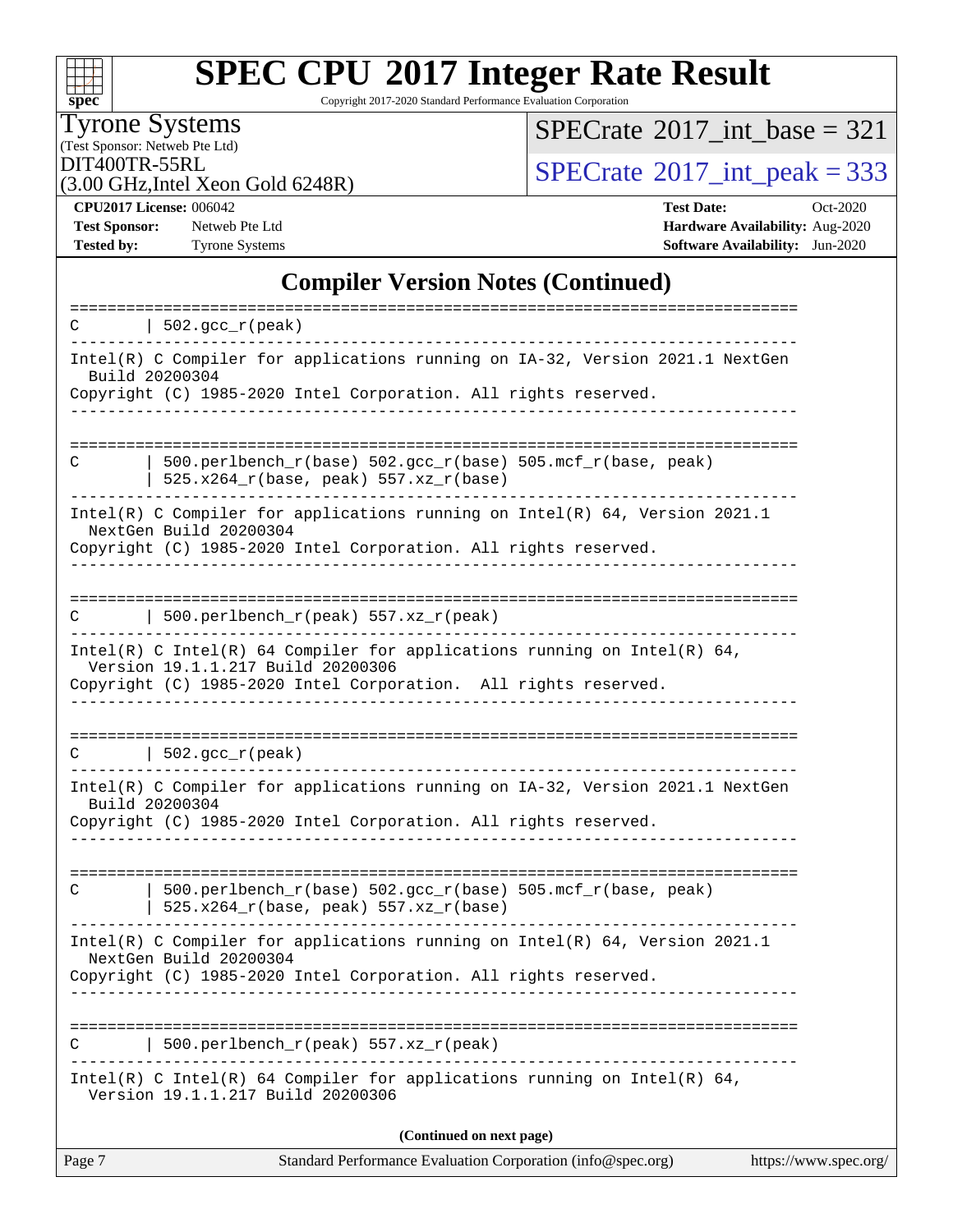| S. | П | æ | L. |  |
|----|---|---|----|--|

Copyright 2017-2020 Standard Performance Evaluation Corporation

Tyrone Systems

 $SPECTate$ <sup>®</sup>[2017\\_int\\_base =](http://www.spec.org/auto/cpu2017/Docs/result-fields.html#SPECrate2017intbase) 321

(Test Sponsor: Netweb Pte Ltd) (3.00 GHz,Intel Xeon Gold 6248R)

 $\text{DIT400TR-55RL}$ <br>(3.00 GHz Intel Xeon Gold 6248R)  $\text{SPECrate}$  $\text{SPECrate}$  $\text{SPECrate}$ <sup>®</sup>[2017\\_int\\_peak = 3](http://www.spec.org/auto/cpu2017/Docs/result-fields.html#SPECrate2017intpeak)33

**[Test Sponsor:](http://www.spec.org/auto/cpu2017/Docs/result-fields.html#TestSponsor)** Netweb Pte Ltd **[Hardware Availability:](http://www.spec.org/auto/cpu2017/Docs/result-fields.html#HardwareAvailability)** Aug-2020

**[CPU2017 License:](http://www.spec.org/auto/cpu2017/Docs/result-fields.html#CPU2017License)** 006042 **[Test Date:](http://www.spec.org/auto/cpu2017/Docs/result-fields.html#TestDate)** Oct-2020 [Tested by:](http://www.spec.org/auto/cpu2017/Docs/result-fields.html#Testedby) Tyrone Systems **[Software Availability:](http://www.spec.org/auto/cpu2017/Docs/result-fields.html#SoftwareAvailability)** Jun-2020

#### **[Compiler Version Notes \(Continued\)](http://www.spec.org/auto/cpu2017/Docs/result-fields.html#CompilerVersionNotes)**

|                                          |  | Copyright (C) 1985-2020 Intel Corporation. All rights reserved.                                                                                                                        |  |                                                                                 |
|------------------------------------------|--|----------------------------------------------------------------------------------------------------------------------------------------------------------------------------------------|--|---------------------------------------------------------------------------------|
|                                          |  |                                                                                                                                                                                        |  |                                                                                 |
| $C++$                                    |  | 520.omnetpp r(base, peak) 523.xalancbmk r(base, peak)<br>531.deepsjeng_r(base, peak) 541.leela_r(base, peak)                                                                           |  |                                                                                 |
| NextGen Build 20200304                   |  | Copyright (C) 1985-2020 Intel Corporation. All rights reserved.                                                                                                                        |  | Intel(R) $C++$ Compiler for applications running on Intel(R) 64, Version 2021.1 |
| Fortran   548. exchange $2r(base, peak)$ |  |                                                                                                                                                                                        |  |                                                                                 |
|                                          |  | Intel(R) Fortran Intel(R) 64 Compiler for applications running on Intel(R)<br>64, Version 19.1.1.217 Build 20200306<br>Copyright (C) 1985-2020 Intel Corporation. All rights reserved. |  |                                                                                 |

### **[Base Compiler Invocation](http://www.spec.org/auto/cpu2017/Docs/result-fields.html#BaseCompilerInvocation)**

[C benchmarks](http://www.spec.org/auto/cpu2017/Docs/result-fields.html#Cbenchmarks):

[icc](http://www.spec.org/cpu2017/results/res2020q4/cpu2017-20201012-24146.flags.html#user_CCbase_intel_icc_66fc1ee009f7361af1fbd72ca7dcefbb700085f36577c54f309893dd4ec40d12360134090235512931783d35fd58c0460139e722d5067c5574d8eaf2b3e37e92)

[C++ benchmarks:](http://www.spec.org/auto/cpu2017/Docs/result-fields.html#CXXbenchmarks) [icpc](http://www.spec.org/cpu2017/results/res2020q4/cpu2017-20201012-24146.flags.html#user_CXXbase_intel_icpc_c510b6838c7f56d33e37e94d029a35b4a7bccf4766a728ee175e80a419847e808290a9b78be685c44ab727ea267ec2f070ec5dc83b407c0218cded6866a35d07)

[Fortran benchmarks](http://www.spec.org/auto/cpu2017/Docs/result-fields.html#Fortranbenchmarks): [ifort](http://www.spec.org/cpu2017/results/res2020q4/cpu2017-20201012-24146.flags.html#user_FCbase_intel_ifort_8111460550e3ca792625aed983ce982f94888b8b503583aa7ba2b8303487b4d8a21a13e7191a45c5fd58ff318f48f9492884d4413fa793fd88dd292cad7027ca)

### **[Base Portability Flags](http://www.spec.org/auto/cpu2017/Docs/result-fields.html#BasePortabilityFlags)**

 500.perlbench\_r: [-DSPEC\\_LP64](http://www.spec.org/cpu2017/results/res2020q4/cpu2017-20201012-24146.flags.html#b500.perlbench_r_basePORTABILITY_DSPEC_LP64) [-DSPEC\\_LINUX\\_X64](http://www.spec.org/cpu2017/results/res2020q4/cpu2017-20201012-24146.flags.html#b500.perlbench_r_baseCPORTABILITY_DSPEC_LINUX_X64) 502.gcc\_r: [-DSPEC\\_LP64](http://www.spec.org/cpu2017/results/res2020q4/cpu2017-20201012-24146.flags.html#suite_basePORTABILITY502_gcc_r_DSPEC_LP64) 505.mcf\_r: [-DSPEC\\_LP64](http://www.spec.org/cpu2017/results/res2020q4/cpu2017-20201012-24146.flags.html#suite_basePORTABILITY505_mcf_r_DSPEC_LP64) 520.omnetpp\_r: [-DSPEC\\_LP64](http://www.spec.org/cpu2017/results/res2020q4/cpu2017-20201012-24146.flags.html#suite_basePORTABILITY520_omnetpp_r_DSPEC_LP64) 523.xalancbmk\_r: [-DSPEC\\_LP64](http://www.spec.org/cpu2017/results/res2020q4/cpu2017-20201012-24146.flags.html#suite_basePORTABILITY523_xalancbmk_r_DSPEC_LP64) [-DSPEC\\_LINUX](http://www.spec.org/cpu2017/results/res2020q4/cpu2017-20201012-24146.flags.html#b523.xalancbmk_r_baseCXXPORTABILITY_DSPEC_LINUX) 525.x264\_r: [-DSPEC\\_LP64](http://www.spec.org/cpu2017/results/res2020q4/cpu2017-20201012-24146.flags.html#suite_basePORTABILITY525_x264_r_DSPEC_LP64) 531.deepsjeng\_r: [-DSPEC\\_LP64](http://www.spec.org/cpu2017/results/res2020q4/cpu2017-20201012-24146.flags.html#suite_basePORTABILITY531_deepsjeng_r_DSPEC_LP64) 541.leela\_r: [-DSPEC\\_LP64](http://www.spec.org/cpu2017/results/res2020q4/cpu2017-20201012-24146.flags.html#suite_basePORTABILITY541_leela_r_DSPEC_LP64) 548.exchange2\_r: [-DSPEC\\_LP64](http://www.spec.org/cpu2017/results/res2020q4/cpu2017-20201012-24146.flags.html#suite_basePORTABILITY548_exchange2_r_DSPEC_LP64) 557.xz\_r: [-DSPEC\\_LP64](http://www.spec.org/cpu2017/results/res2020q4/cpu2017-20201012-24146.flags.html#suite_basePORTABILITY557_xz_r_DSPEC_LP64)

Page 8 Standard Performance Evaluation Corporation [\(info@spec.org\)](mailto:info@spec.org) <https://www.spec.org/>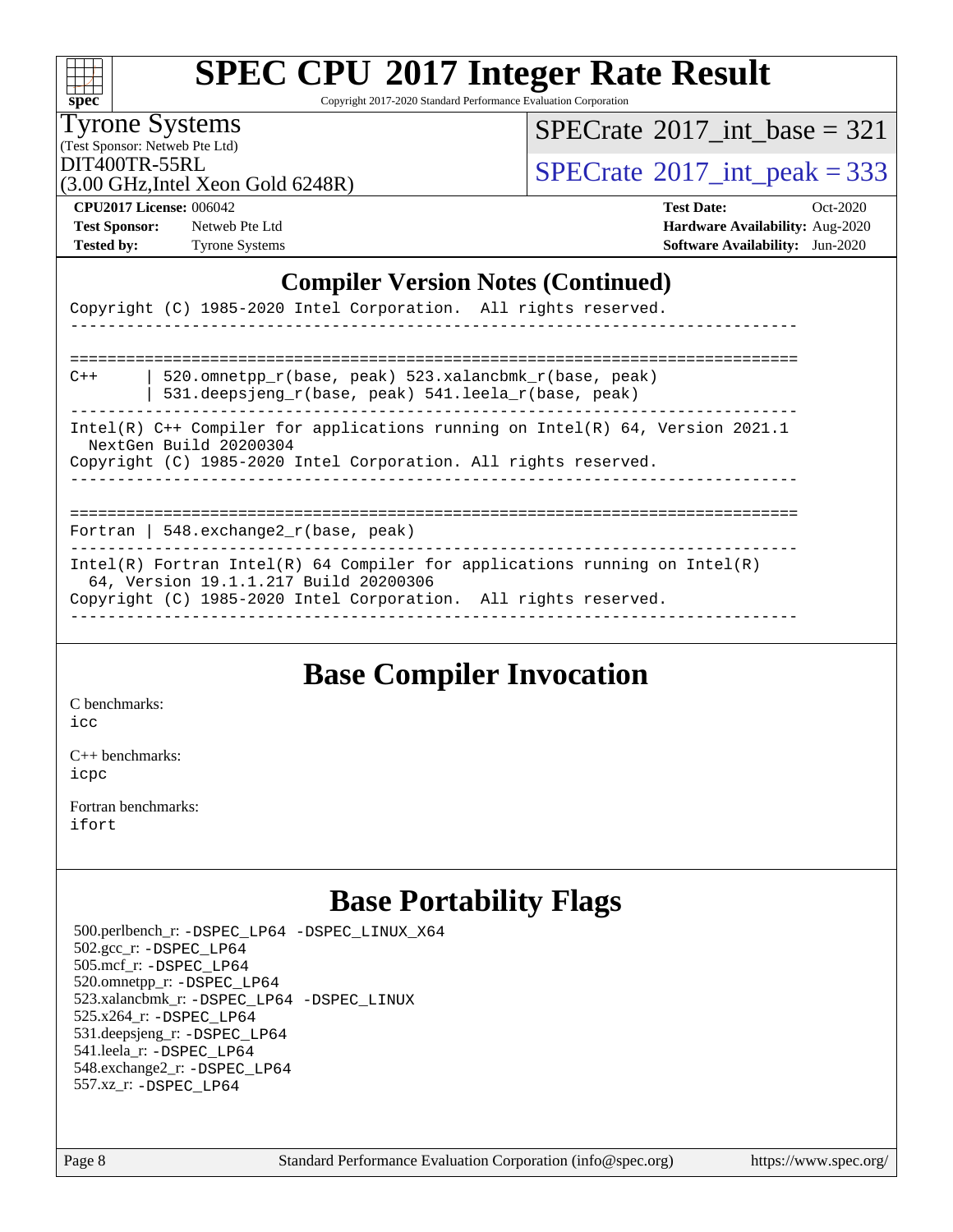#### **[spec](http://www.spec.org/) [SPEC CPU](http://www.spec.org/auto/cpu2017/Docs/result-fields.html#SPECCPU2017IntegerRateResult)[2017 Integer Rate Result](http://www.spec.org/auto/cpu2017/Docs/result-fields.html#SPECCPU2017IntegerRateResult)** Copyright 2017-2020 Standard Performance Evaluation Corporation (Test Sponsor: Netweb Pte Ltd) Tyrone Systems (3.00 GHz,Intel Xeon Gold 6248R)  $DIT400TR-55RL$ <br>(3.00 GHz Intel Year Gold 6248P)<br> $SPECTate^{\circ}2017$ \_int\_peak = 333  $SPECTate$ <sup>®</sup>[2017\\_int\\_base =](http://www.spec.org/auto/cpu2017/Docs/result-fields.html#SPECrate2017intbase) 321 **[CPU2017 License:](http://www.spec.org/auto/cpu2017/Docs/result-fields.html#CPU2017License)** 006042 **[Test Date:](http://www.spec.org/auto/cpu2017/Docs/result-fields.html#TestDate)** Oct-2020 **[Test Sponsor:](http://www.spec.org/auto/cpu2017/Docs/result-fields.html#TestSponsor)** Netweb Pte Ltd **[Hardware Availability:](http://www.spec.org/auto/cpu2017/Docs/result-fields.html#HardwareAvailability)** Aug-2020 **[Tested by:](http://www.spec.org/auto/cpu2017/Docs/result-fields.html#Testedby)** Tyrone Systems **[Software Availability:](http://www.spec.org/auto/cpu2017/Docs/result-fields.html#SoftwareAvailability)** Jun-2020 **[Base Optimization Flags](http://www.spec.org/auto/cpu2017/Docs/result-fields.html#BaseOptimizationFlags)** [C benchmarks:](http://www.spec.org/auto/cpu2017/Docs/result-fields.html#Cbenchmarks) [-m64](http://www.spec.org/cpu2017/results/res2020q4/cpu2017-20201012-24146.flags.html#user_CCbase_m64-icc) [-qnextgen](http://www.spec.org/cpu2017/results/res2020q4/cpu2017-20201012-24146.flags.html#user_CCbase_f-qnextgen) [-std=c11](http://www.spec.org/cpu2017/results/res2020q4/cpu2017-20201012-24146.flags.html#user_CCbase_std-icc-std_0e1c27790398a4642dfca32ffe6c27b5796f9c2d2676156f2e42c9c44eaad0c049b1cdb667a270c34d979996257aeb8fc440bfb01818dbc9357bd9d174cb8524) [-Wl,-plugin-opt=-x86-branches-within-32B-boundaries](http://www.spec.org/cpu2017/results/res2020q4/cpu2017-20201012-24146.flags.html#user_CCbase_f-x86-branches-within-32B-boundaries_0098b4e4317ae60947b7b728078a624952a08ac37a3c797dfb4ffeb399e0c61a9dd0f2f44ce917e9361fb9076ccb15e7824594512dd315205382d84209e912f3) [-Wl,-z,muldefs](http://www.spec.org/cpu2017/results/res2020q4/cpu2017-20201012-24146.flags.html#user_CCbase_link_force_multiple1_b4cbdb97b34bdee9ceefcfe54f4c8ea74255f0b02a4b23e853cdb0e18eb4525ac79b5a88067c842dd0ee6996c24547a27a4b99331201badda8798ef8a743f577) [-xCORE-AVX512](http://www.spec.org/cpu2017/results/res2020q4/cpu2017-20201012-24146.flags.html#user_CCbase_f-xCORE-AVX512) [-O3](http://www.spec.org/cpu2017/results/res2020q4/cpu2017-20201012-24146.flags.html#user_CCbase_f-O3) [-ffast-math](http://www.spec.org/cpu2017/results/res2020q4/cpu2017-20201012-24146.flags.html#user_CCbase_f-ffast-math) [-flto](http://www.spec.org/cpu2017/results/res2020q4/cpu2017-20201012-24146.flags.html#user_CCbase_f-flto) [-mfpmath=sse](http://www.spec.org/cpu2017/results/res2020q4/cpu2017-20201012-24146.flags.html#user_CCbase_f-mfpmath_70eb8fac26bde974f8ab713bc9086c5621c0b8d2f6c86f38af0bd7062540daf19db5f3a066d8c6684be05d84c9b6322eb3b5be6619d967835195b93d6c02afa1) [-funroll-loops](http://www.spec.org/cpu2017/results/res2020q4/cpu2017-20201012-24146.flags.html#user_CCbase_f-funroll-loops) [-fuse-ld=gold](http://www.spec.org/cpu2017/results/res2020q4/cpu2017-20201012-24146.flags.html#user_CCbase_f-fuse-ld_920b3586e2b8c6e0748b9c84fa9b744736ba725a32cab14ad8f3d4ad28eecb2f59d1144823d2e17006539a88734fe1fc08fc3035f7676166309105a78aaabc32) [-qopt-mem-layout-trans=4](http://www.spec.org/cpu2017/results/res2020q4/cpu2017-20201012-24146.flags.html#user_CCbase_f-qopt-mem-layout-trans_fa39e755916c150a61361b7846f310bcdf6f04e385ef281cadf3647acec3f0ae266d1a1d22d972a7087a248fd4e6ca390a3634700869573d231a252c784941a8) [-L/usr/local/IntelCompiler19/compilers\\_and\\_libraries\\_2020.1.217/linux/compiler/lib/intel64\\_lin](http://www.spec.org/cpu2017/results/res2020q4/cpu2017-20201012-24146.flags.html#user_CCbase_linkpath_2cb6f503891ebf8baee7515f4e7d4ec1217444d1d05903cc0091ac4158de400651d2b2313a9fa414cb8a8f0e16ab029634f5c6db340f400369c190d4db8a54a0) [-lqkmalloc](http://www.spec.org/cpu2017/results/res2020q4/cpu2017-20201012-24146.flags.html#user_CCbase_qkmalloc_link_lib_79a818439969f771c6bc311cfd333c00fc099dad35c030f5aab9dda831713d2015205805422f83de8875488a2991c0a156aaa600e1f9138f8fc37004abc96dc5) [C++ benchmarks:](http://www.spec.org/auto/cpu2017/Docs/result-fields.html#CXXbenchmarks)

[-m64](http://www.spec.org/cpu2017/results/res2020q4/cpu2017-20201012-24146.flags.html#user_CXXbase_m64-icc) [-qnextgen](http://www.spec.org/cpu2017/results/res2020q4/cpu2017-20201012-24146.flags.html#user_CXXbase_f-qnextgen) [-Wl,-plugin-opt=-x86-branches-within-32B-boundaries](http://www.spec.org/cpu2017/results/res2020q4/cpu2017-20201012-24146.flags.html#user_CXXbase_f-x86-branches-within-32B-boundaries_0098b4e4317ae60947b7b728078a624952a08ac37a3c797dfb4ffeb399e0c61a9dd0f2f44ce917e9361fb9076ccb15e7824594512dd315205382d84209e912f3) [-Wl,-z,muldefs](http://www.spec.org/cpu2017/results/res2020q4/cpu2017-20201012-24146.flags.html#user_CXXbase_link_force_multiple1_b4cbdb97b34bdee9ceefcfe54f4c8ea74255f0b02a4b23e853cdb0e18eb4525ac79b5a88067c842dd0ee6996c24547a27a4b99331201badda8798ef8a743f577) [-xCORE-AVX512](http://www.spec.org/cpu2017/results/res2020q4/cpu2017-20201012-24146.flags.html#user_CXXbase_f-xCORE-AVX512) [-O3](http://www.spec.org/cpu2017/results/res2020q4/cpu2017-20201012-24146.flags.html#user_CXXbase_f-O3) [-ffast-math](http://www.spec.org/cpu2017/results/res2020q4/cpu2017-20201012-24146.flags.html#user_CXXbase_f-ffast-math) [-flto](http://www.spec.org/cpu2017/results/res2020q4/cpu2017-20201012-24146.flags.html#user_CXXbase_f-flto) [-mfpmath=sse](http://www.spec.org/cpu2017/results/res2020q4/cpu2017-20201012-24146.flags.html#user_CXXbase_f-mfpmath_70eb8fac26bde974f8ab713bc9086c5621c0b8d2f6c86f38af0bd7062540daf19db5f3a066d8c6684be05d84c9b6322eb3b5be6619d967835195b93d6c02afa1) [-funroll-loops](http://www.spec.org/cpu2017/results/res2020q4/cpu2017-20201012-24146.flags.html#user_CXXbase_f-funroll-loops) [-fuse-ld=gold](http://www.spec.org/cpu2017/results/res2020q4/cpu2017-20201012-24146.flags.html#user_CXXbase_f-fuse-ld_920b3586e2b8c6e0748b9c84fa9b744736ba725a32cab14ad8f3d4ad28eecb2f59d1144823d2e17006539a88734fe1fc08fc3035f7676166309105a78aaabc32) [-qopt-mem-layout-trans=4](http://www.spec.org/cpu2017/results/res2020q4/cpu2017-20201012-24146.flags.html#user_CXXbase_f-qopt-mem-layout-trans_fa39e755916c150a61361b7846f310bcdf6f04e385ef281cadf3647acec3f0ae266d1a1d22d972a7087a248fd4e6ca390a3634700869573d231a252c784941a8) [-L/usr/local/IntelCompiler19/compilers\\_and\\_libraries\\_2020.1.217/linux/compiler/lib/intel64\\_lin](http://www.spec.org/cpu2017/results/res2020q4/cpu2017-20201012-24146.flags.html#user_CXXbase_linkpath_2cb6f503891ebf8baee7515f4e7d4ec1217444d1d05903cc0091ac4158de400651d2b2313a9fa414cb8a8f0e16ab029634f5c6db340f400369c190d4db8a54a0) [-lqkmalloc](http://www.spec.org/cpu2017/results/res2020q4/cpu2017-20201012-24146.flags.html#user_CXXbase_qkmalloc_link_lib_79a818439969f771c6bc311cfd333c00fc099dad35c030f5aab9dda831713d2015205805422f83de8875488a2991c0a156aaa600e1f9138f8fc37004abc96dc5)

#### [Fortran benchmarks](http://www.spec.org/auto/cpu2017/Docs/result-fields.html#Fortranbenchmarks):

| -m64 -Wl,-plugin-opt=-x86-branches-within-32B-boundaries -Wl,-z,muldefs                        |
|------------------------------------------------------------------------------------------------|
| -xCORE-AVX512 -03 -ipo -no-prec-div -qopt-mem-layout-trans=4                                   |
| -nostandard-realloc-lhs -align array32byte -auto                                               |
| -mbranches-within-32B-boundaries                                                               |
| -L/usr/local/IntelCompiler19/compilers and libraries 2020.1.217/linux/compiler/lib/intel64 lin |
| -lqkmalloc                                                                                     |

### **[Peak Compiler Invocation](http://www.spec.org/auto/cpu2017/Docs/result-fields.html#PeakCompilerInvocation)**

[C benchmarks](http://www.spec.org/auto/cpu2017/Docs/result-fields.html#Cbenchmarks): [icc](http://www.spec.org/cpu2017/results/res2020q4/cpu2017-20201012-24146.flags.html#user_CCpeak_intel_icc_66fc1ee009f7361af1fbd72ca7dcefbb700085f36577c54f309893dd4ec40d12360134090235512931783d35fd58c0460139e722d5067c5574d8eaf2b3e37e92)

| $C_{++}$ benchmarks: |
|----------------------|
| icpc                 |

[Fortran benchmarks](http://www.spec.org/auto/cpu2017/Docs/result-fields.html#Fortranbenchmarks): [ifort](http://www.spec.org/cpu2017/results/res2020q4/cpu2017-20201012-24146.flags.html#user_FCpeak_intel_ifort_8111460550e3ca792625aed983ce982f94888b8b503583aa7ba2b8303487b4d8a21a13e7191a45c5fd58ff318f48f9492884d4413fa793fd88dd292cad7027ca)

### **[Peak Portability Flags](http://www.spec.org/auto/cpu2017/Docs/result-fields.html#PeakPortabilityFlags)**

 500.perlbench\_r: [-DSPEC\\_LP64](http://www.spec.org/cpu2017/results/res2020q4/cpu2017-20201012-24146.flags.html#b500.perlbench_r_peakPORTABILITY_DSPEC_LP64) [-DSPEC\\_LINUX\\_X64](http://www.spec.org/cpu2017/results/res2020q4/cpu2017-20201012-24146.flags.html#b500.perlbench_r_peakCPORTABILITY_DSPEC_LINUX_X64) 502.gcc\_r: [-D\\_FILE\\_OFFSET\\_BITS=64](http://www.spec.org/cpu2017/results/res2020q4/cpu2017-20201012-24146.flags.html#user_peakPORTABILITY502_gcc_r_file_offset_bits_64_5ae949a99b284ddf4e95728d47cb0843d81b2eb0e18bdfe74bbf0f61d0b064f4bda2f10ea5eb90e1dcab0e84dbc592acfc5018bc955c18609f94ddb8d550002c) 505.mcf\_r: [-DSPEC\\_LP64](http://www.spec.org/cpu2017/results/res2020q4/cpu2017-20201012-24146.flags.html#suite_peakPORTABILITY505_mcf_r_DSPEC_LP64) 520.omnetpp\_r: [-DSPEC\\_LP64](http://www.spec.org/cpu2017/results/res2020q4/cpu2017-20201012-24146.flags.html#suite_peakPORTABILITY520_omnetpp_r_DSPEC_LP64) 523.xalancbmk\_r: [-DSPEC\\_LP64](http://www.spec.org/cpu2017/results/res2020q4/cpu2017-20201012-24146.flags.html#suite_peakPORTABILITY523_xalancbmk_r_DSPEC_LP64) [-DSPEC\\_LINUX](http://www.spec.org/cpu2017/results/res2020q4/cpu2017-20201012-24146.flags.html#b523.xalancbmk_r_peakCXXPORTABILITY_DSPEC_LINUX)

**(Continued on next page)**

Page 9 Standard Performance Evaluation Corporation [\(info@spec.org\)](mailto:info@spec.org) <https://www.spec.org/>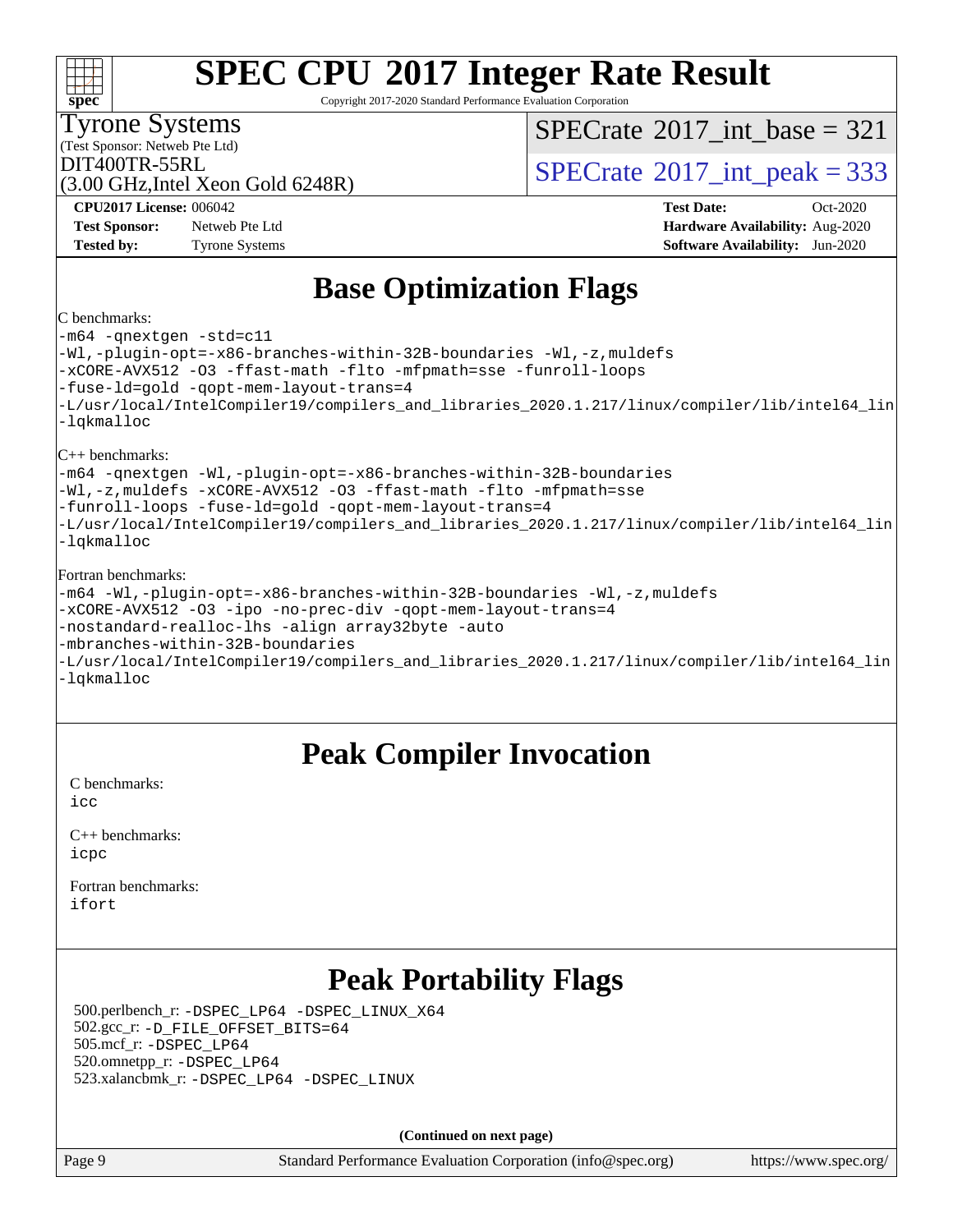

Copyright 2017-2020 Standard Performance Evaluation Corporation

(Test Sponsor: Netweb Pte Ltd) Tyrone Systems

 $SPECTate$ <sup>®</sup>[2017\\_int\\_base =](http://www.spec.org/auto/cpu2017/Docs/result-fields.html#SPECrate2017intbase) 321

(3.00 GHz,Intel Xeon Gold 6248R)

 $DIT400TR-55RL$ <br>(3.00 GHz Intel Year Gold 6248P)  $SPECTate$ <sup>®</sup>[2017\\_int\\_peak = 3](http://www.spec.org/auto/cpu2017/Docs/result-fields.html#SPECrate2017intpeak)33

**[Test Sponsor:](http://www.spec.org/auto/cpu2017/Docs/result-fields.html#TestSponsor)** Netweb Pte Ltd **[Hardware Availability:](http://www.spec.org/auto/cpu2017/Docs/result-fields.html#HardwareAvailability)** Aug-2020 **[Tested by:](http://www.spec.org/auto/cpu2017/Docs/result-fields.html#Testedby)** Tyrone Systems **[Software Availability:](http://www.spec.org/auto/cpu2017/Docs/result-fields.html#SoftwareAvailability)** Jun-2020

**[CPU2017 License:](http://www.spec.org/auto/cpu2017/Docs/result-fields.html#CPU2017License)** 006042 **[Test Date:](http://www.spec.org/auto/cpu2017/Docs/result-fields.html#TestDate)** Oct-2020

## **[Peak Portability Flags \(Continued\)](http://www.spec.org/auto/cpu2017/Docs/result-fields.html#PeakPortabilityFlags)**

 525.x264\_r: [-DSPEC\\_LP64](http://www.spec.org/cpu2017/results/res2020q4/cpu2017-20201012-24146.flags.html#suite_peakPORTABILITY525_x264_r_DSPEC_LP64) 531.deepsjeng\_r: [-DSPEC\\_LP64](http://www.spec.org/cpu2017/results/res2020q4/cpu2017-20201012-24146.flags.html#suite_peakPORTABILITY531_deepsjeng_r_DSPEC_LP64) 541.leela\_r: [-DSPEC\\_LP64](http://www.spec.org/cpu2017/results/res2020q4/cpu2017-20201012-24146.flags.html#suite_peakPORTABILITY541_leela_r_DSPEC_LP64) 548.exchange2\_r: [-DSPEC\\_LP64](http://www.spec.org/cpu2017/results/res2020q4/cpu2017-20201012-24146.flags.html#suite_peakPORTABILITY548_exchange2_r_DSPEC_LP64) 557.xz\_r: [-DSPEC\\_LP64](http://www.spec.org/cpu2017/results/res2020q4/cpu2017-20201012-24146.flags.html#suite_peakPORTABILITY557_xz_r_DSPEC_LP64)

## **[Peak Optimization Flags](http://www.spec.org/auto/cpu2017/Docs/result-fields.html#PeakOptimizationFlags)**

[C benchmarks](http://www.spec.org/auto/cpu2017/Docs/result-fields.html#Cbenchmarks):

```
Page 10 Standard Performance Evaluation Corporation (info@spec.org) https://www.spec.org/
  500.perlbench_r: -Wl,-z,muldefs -prof-gen(pass 1) -prof-use(pass 2)
-xCORE-AVX512 -ipo -O3 -no-prec-div
-qopt-mem-layout-trans=4 -fno-strict-overflow
-mbranches-within-32B-boundaries
-L/usr/local/IntelCompiler19/compilers_and_libraries_2020.1.217/linux/compiler/lib/intel64_lin
-lqkmalloc
  502.gcc_r: -m32
-L/usr/local/IntelCompiler19/compilers_and_libraries_2020.1.217/linux/compiler/lib/ia32_lin
-std=gnu89
-Wl,-plugin-opt=-x86-branches-within-32B-boundaries
-Wl,-z,muldefs -fprofile-generate(pass 1)
-fprofile-use=default.profdata(pass 2) -xCORE-AVX512 -flto
-Ofast(pass 1) -O3 -ffast-math -qnextgen -fuse-ld=gold
-qopt-mem-layout-trans=4 -L/usr/local/je5.0.1-32/lib
-ljemalloc
  505.mcf_r: basepeak = yes
  525.x264_r: -m64 -qnextgen -std=c11
-Wl,-plugin-opt=-x86-branches-within-32B-boundaries
-Wl,-z,muldefs -xCORE-AVX512 -flto -O3 -ffast-math
-fuse-ld=gold -qopt-mem-layout-trans=4 -fno-alias
-L/usr/local/IntelCompiler19/compilers_and_libraries_2020.1.217/linux/compiler/lib/intel64_lin
-lqkmalloc
  557.xz_r: -Wl,-z,muldefs -xCORE-AVX512 -ipo -O3 -no-prec-div
-qopt-mem-layout-trans=4 -mbranches-within-32B-boundaries
-L/usr/local/IntelCompiler19/compilers_and_libraries_2020.1.217/linux/compiler/lib/intel64_lin
-lqkmalloc
C++ benchmarks: 
                                      (Continued on next page)
```